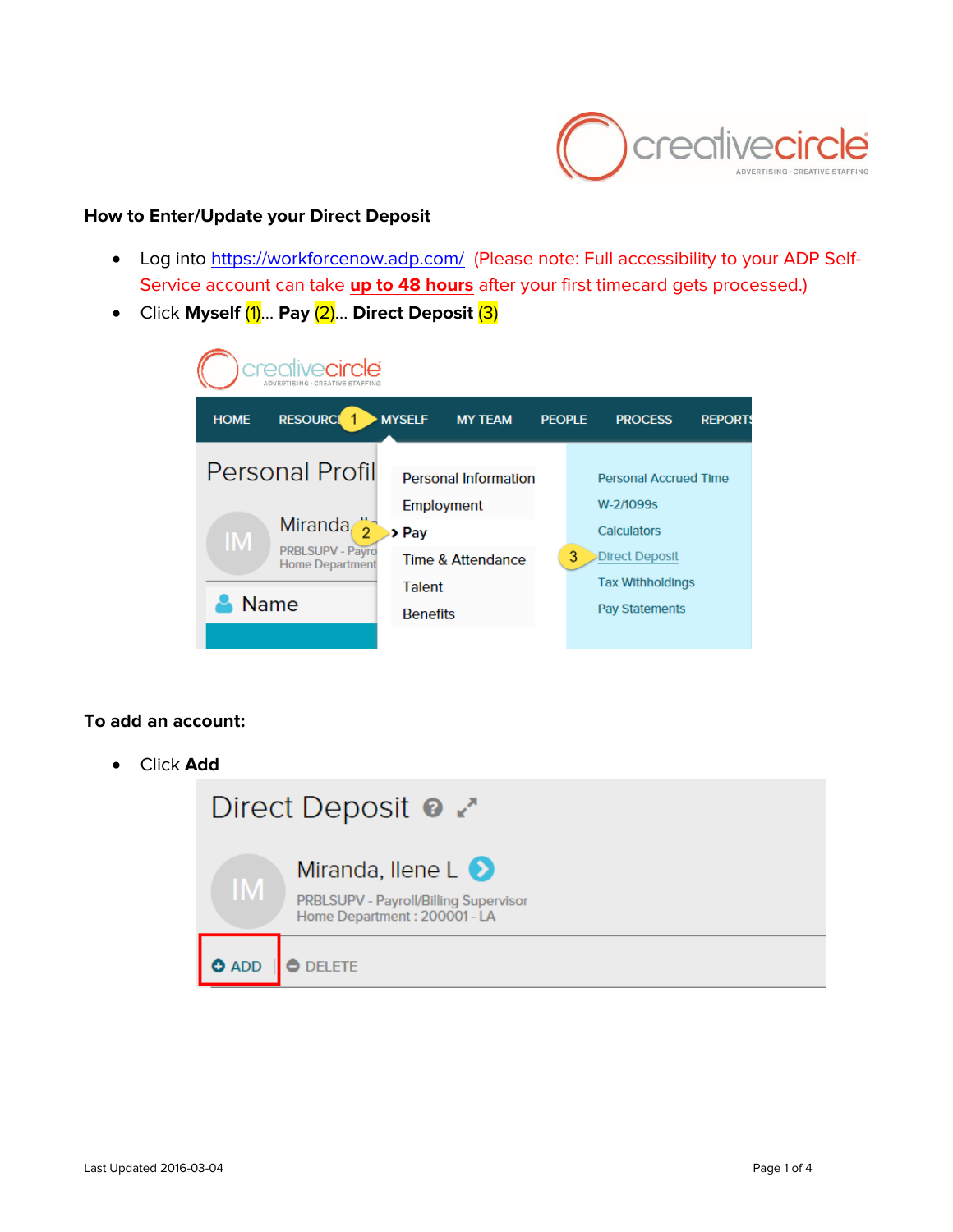|                                                                                                                                                                                              | Direct Deposit <b>@</b> 2                                                                                          |
|----------------------------------------------------------------------------------------------------------------------------------------------------------------------------------------------|--------------------------------------------------------------------------------------------------------------------|
| (1) If you only have one account, select<br>number '1' from the <b>Deposit</b> # drop<br>down<br>If this is a secondary account, select<br>number '2' from the <b>Deposit</b> # drop<br>down | Miranda, llene $L$ $\bullet$<br><b>IM</b><br>PRBLSUPV - Payroll/Billing Supervisor<br>Home Department: 200001 - LA |
|                                                                                                                                                                                              | Deposit#*<br>duction Code*                                                                                         |
| (2) From the Deduction Code drop<br>down, select the account type                                                                                                                            | W - Checking<br>X - Checking<br>Y - Savings<br>Z - Savings                                                         |

 Under **Deposit Type** you will need to elect whether you want a specified amount to be deposited or the full check to be deposited

**Note – If you are setting up more than one account and you do not wish to receive any live checks, one of the accounts will need to be set up as 'Full Deposit'**

| Deposit Type $\lambda$                                             |                         |                                                                             |
|--------------------------------------------------------------------|-------------------------|-----------------------------------------------------------------------------|
| To have your full<br>check deposited<br>Full Deposit<br>Click here | <b>Deduction Amount</b> | To designate a specific<br>amount to be deposited<br>enter that amount here |

Under **Bank Account** please enter your account information

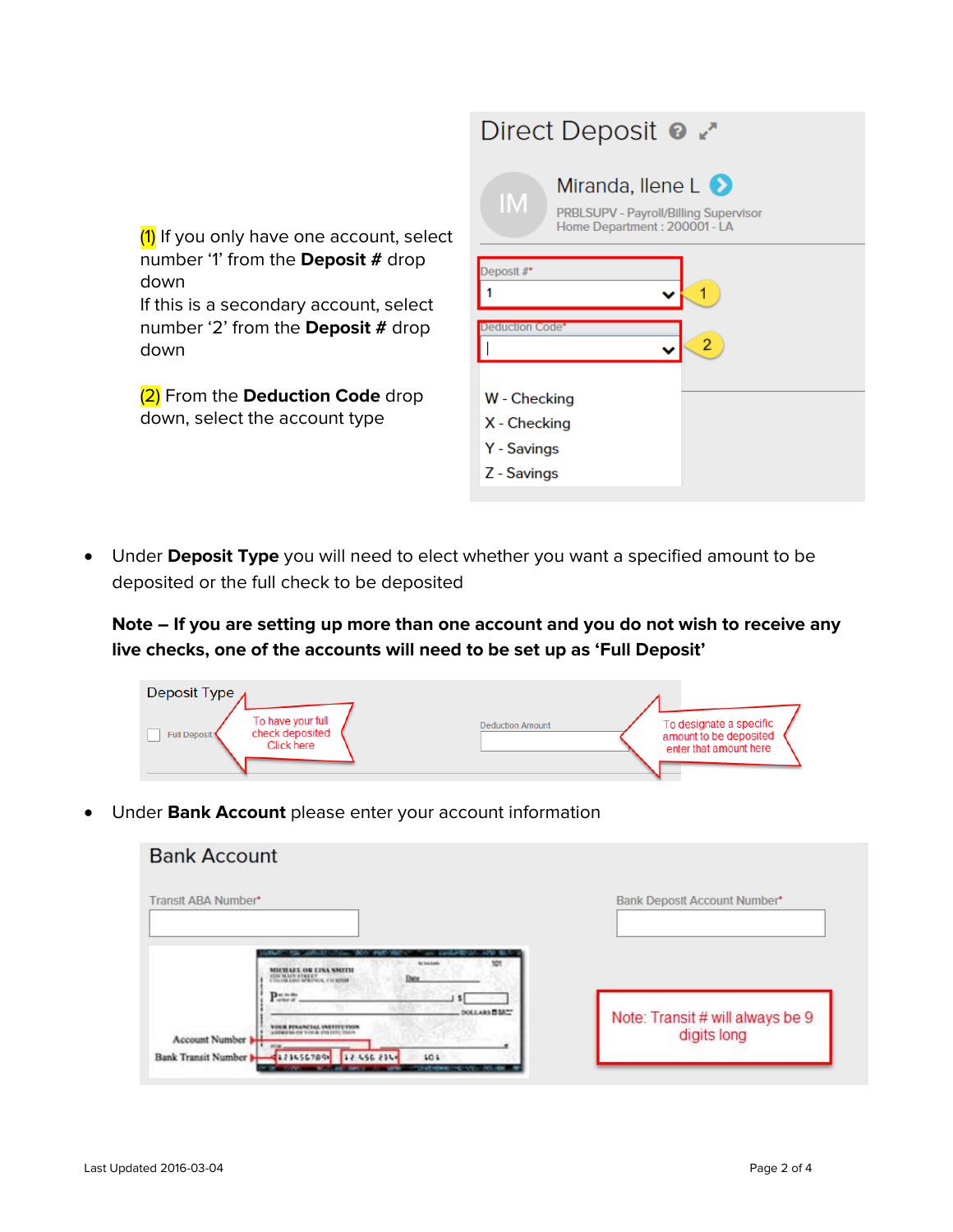- Once all areas have been reviewed and completed, scroll to the bottom of the page
- You will need to accept the statement at the bottom (1) before you can click **Done** (2)



 Once you have clicked and accepted the statement, the **Done** button will illuminate, allowing you to complete the process

| Please agree to the following:                                                                                                                                                                                                                                                                                                                                                                                                                                                                 |  |
|------------------------------------------------------------------------------------------------------------------------------------------------------------------------------------------------------------------------------------------------------------------------------------------------------------------------------------------------------------------------------------------------------------------------------------------------------------------------------------------------|--|
| By selecting this check box and clicking Done, you have agreed to the following statement: I authorize ADP, LLC and the specified bank to deposit my net pay or portion thereof, as interacted, into my account each pay date.<br>understand that my deposit may not be credited to my account until 5:00 PM on the pay date indicated on the check voucher. I understand that it is my responsibility to ensure that my wages<br>are being deposited correctly into my account each pay date. |  |
|                                                                                                                                                                                                                                                                                                                                                                                                                                                                                                |  |

 After clicking Done you have completed the process, and you will receive the following alert (Note: Allow up to 2 pay cycles for changes to take effect)

| <b>C</b> Alert                                                                                                                                                                                           |
|----------------------------------------------------------------------------------------------------------------------------------------------------------------------------------------------------------|
|                                                                                                                                                                                                          |
| Adding or changing account type, bank routing number, or bank account number requires a validation period with your banking institution. Allow up to two pay cycles for these changes to take<br>effect. |

## **To update your current account:**

Click the link of the account you want to update



From here you will be directed to a page where you can make changes to the selected account

 If you want to switch from a "Full Deposit" to a specified amount, uncheck **Full Deposit** and enter the desired amount under **Deduction Amount** or vice versa